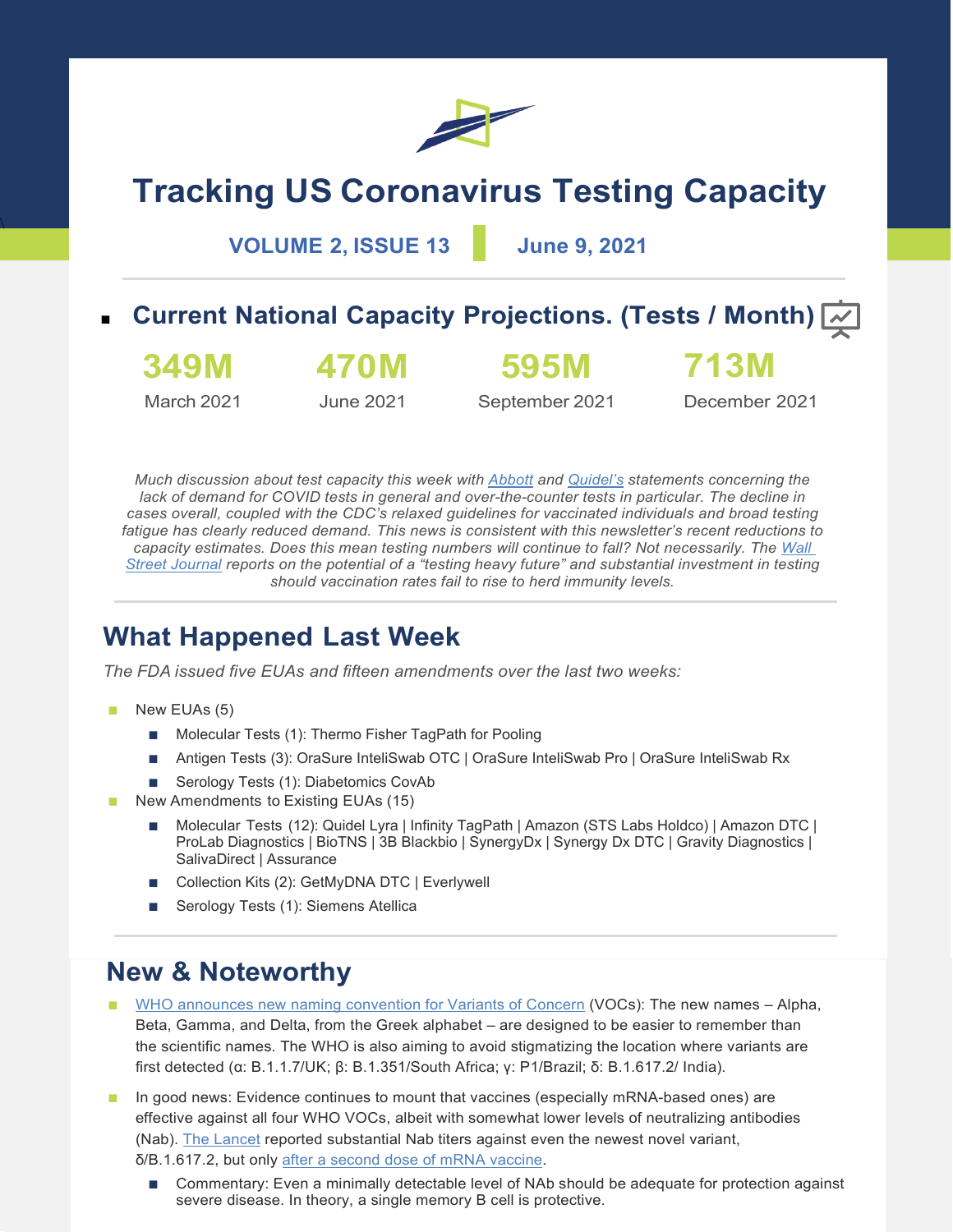- How do the current tests work against these variants? Antigen tests: A University of Geneva [preprint](https://doi.org/10.1101/2021.05.31.21258111) evaluated nine commercially available rapid antigen tests and found that they were each 10x more sensitive to the first three VOCs than to the original strain (δ/B.1.617.2 was not evaluated). PCR tests: The [FDA](https://www.fda.gov/medical-devices/coronavirus-covid-19-and-medical-devices/sars-cov-2-viral-mutations-impact-covid-19-tests#mutations) warned that the performance of four PCR tests could be negatively impacted by viral mutations, but since all four are multi-gene tests, they should still return accurate results.
	- Commentary: While sequencing is the gold standard, we need to identify faster and cheaper tests to aggressively monitor variant spread. PCR tests can and should be adapted with targeted primer and probe design to identify specific variants. A few are available [for research](https://www.seegene.com/press_release/seegenes_latest_covid_19_test_can_simultaneously_target_4_genes_of_sars_cov_2_and_recognize_multiple_virus_variants_2021)  [only](https://www.seegene.com/press_release/seegenes_latest_covid_19_test_can_simultaneously_target_4_genes_of_sars_cov_2_and_recognize_multiple_virus_variants_2021) or as [Laboratory Developed Tests,](https://doi.org/10.1101/2021.01.28.21250486) but none have EUAs. At a time when mRNA vaccines were authorized at what seemed to be lightning speed, the exact opposite has been true for diagnostics. Accuracy needs to reign - but how can we speed up diagnostic test authorizations?

## **Food for Thought**

#### *School Testing*

- The focus of school testing has been K-12 and higher education. But this leaves out our youngest learners - those in early education and child-care centers. To correct that, [Massachusetts](http://www.maearlyedtesting.com/)  [announced](http://www.maearlyedtesting.com/) a new weekly COVID-19 pooled testing program at no cost to these programs. Created and administered by Boston nonprofit [Neighborhood Villages](https://www.neighborhoodvillages.org/) in partnership with Veritas, it's one of the few programs of its kind nationwide.
- K-12: Burbio reports no changes in K-12 school status this past week. In-person schools remain at 69%, hybrid at 28%, and virtual-only at 2%. Since we're at the end of the current semester, we will stop reporting on K-12 testing until August, when we hope to have visibility into schools' plans for the fall.
- Higher Ed: The Chronicle now counts 483 universities, [up from 404 last week,](https://www.chronicle.com/blogs/live-coronavirus-updates/heres-a-list-of-colleges-that-will-require-students-to-be-vaccinated-against-covid-19) that will require vaccines for the fall semester.

#### **Latest Monthly Capacity Estimates**

| <b>Test Type</b>                                   | <b>Sep '20</b> | <b>Dec</b><br>'20 |               | Jan '21   Feb '21   Mar '21   Apr '21 |                |     | <b>May '21</b> | Jun '21 | <b>Jul '21</b> | Aug '21 | Sep '21 | Oct '21 | <b>Nov '21</b> | Dec '21 |
|----------------------------------------------------|----------------|-------------------|---------------|---------------------------------------|----------------|-----|----------------|---------|----------------|---------|---------|---------|----------------|---------|
| Antigen Point of Care EUA Today                    | 28             | 95                | 111           | 131                                   | 145            | 157 | 166            | 180     | 189            | 191     | 201     | 201     | 207            | 207     |
| Home / Self Tests EUA Todav                        | $\Omega$       | $\overline{2}$    | 6             | $\overline{7}$                        | 17             | 12  | 24             | 43      | 50             | 58      | 63      | 75      | 77             | 80      |
| Molecular Point of Care EUA<br>Todav               | 4              | 5                 | 8             | 10                                    | 12             | 12  | 13             | 13      | 14             | 14      | 14      | 14      | 14             | 14      |
| <b>Subtotal POC &amp; Home EUA</b><br><b>Todav</b> | 32             | 103               | 125           | 147                                   | 174            | 181 | 203            | 236     | 253            | 263     | 278     | 290     | 298            | 301     |
| Antigen Point of Care Future                       | 0              | 0                 | 0             | 0                                     | 0              | 0   | 0              | 33      | 75             | 100     | 110     | 135     | 135            | 135     |
| Home / Self Tests Future                           | 0              | 0                 | 0             | 0                                     | 0              | 0   | 0              | 23      | 29             | 35      | 45      | 51      | 73             | 104     |
| Molecular Point of Care Future                     | 0              | $\mathcal{O}$     | 0             | 0                                     | 0              | 0   | 0              | 10      | 12             | 12      | 14      | 14      | 14             | 14      |
| <b>Subtotal POC &amp; Home Future</b>              | $\mathbf{0}$   | $\mathbf{0}$      | $\bf{0}$      | $\mathbf{0}$                          | 0              | 0   | $\mathbf{0}$   | 66      | 116            | 147     | 169     | 200     | 222            | 253     |
| <b>Total POC &amp; Home</b>                        | 32             | 103               | 125           | 147                                   | 174            | 181 | 203            | 302     | 369            | 410     | 447     | 490     | 520            | 554     |
| Antigen Central Lab Today                          | 0              | 0                 | 3             | $\overline{7}$                        | $\overline{7}$ | 8   | 8              | 8       | 8              | 8       | 8       | 8       | 8              | 8       |
| <b>Antigen Central Lab Future</b>                  | 0              | 0                 | $\mathcal{O}$ | 0                                     | 0              | 0   | 0              | 10      | 12             | 15      | 15      | 18      | 19             | 21      |
| Lab Based PCR Today                                | 75             | 100               | 100           | 105                                   | 115            | 120 | 120            | 120     | 120            | 120     | 125     | 125     | 130            | 130     |
| <b>Addt'l Lab Based PCR with</b><br>Poolina        | 0              | $\mathcal{O}$     | 25            | 38                                    | 48             | 50  | 30             | 30      | 30             | 30      | 31      | 31      | 33             | 33      |
| <b>Total Central Lab</b>                           | 75             | 100               | 128           | 150                                   | 170            | 178 | 158            | 168     | 170            | 173     | 179     | 182     | 190            | 192     |
|                                                    |                |                   |               |                                       |                |     |                |         |                |         |         |         |                |         |
| <b>Grand Total</b>                                 | 107            | 203               | 253           | 297                                   | 344            | 360 | 361            | 470     | 539            | 583     | 626     | 672     | 710            | 746     |

#### **Estimated Monthly Capacity of All Tests (M)**